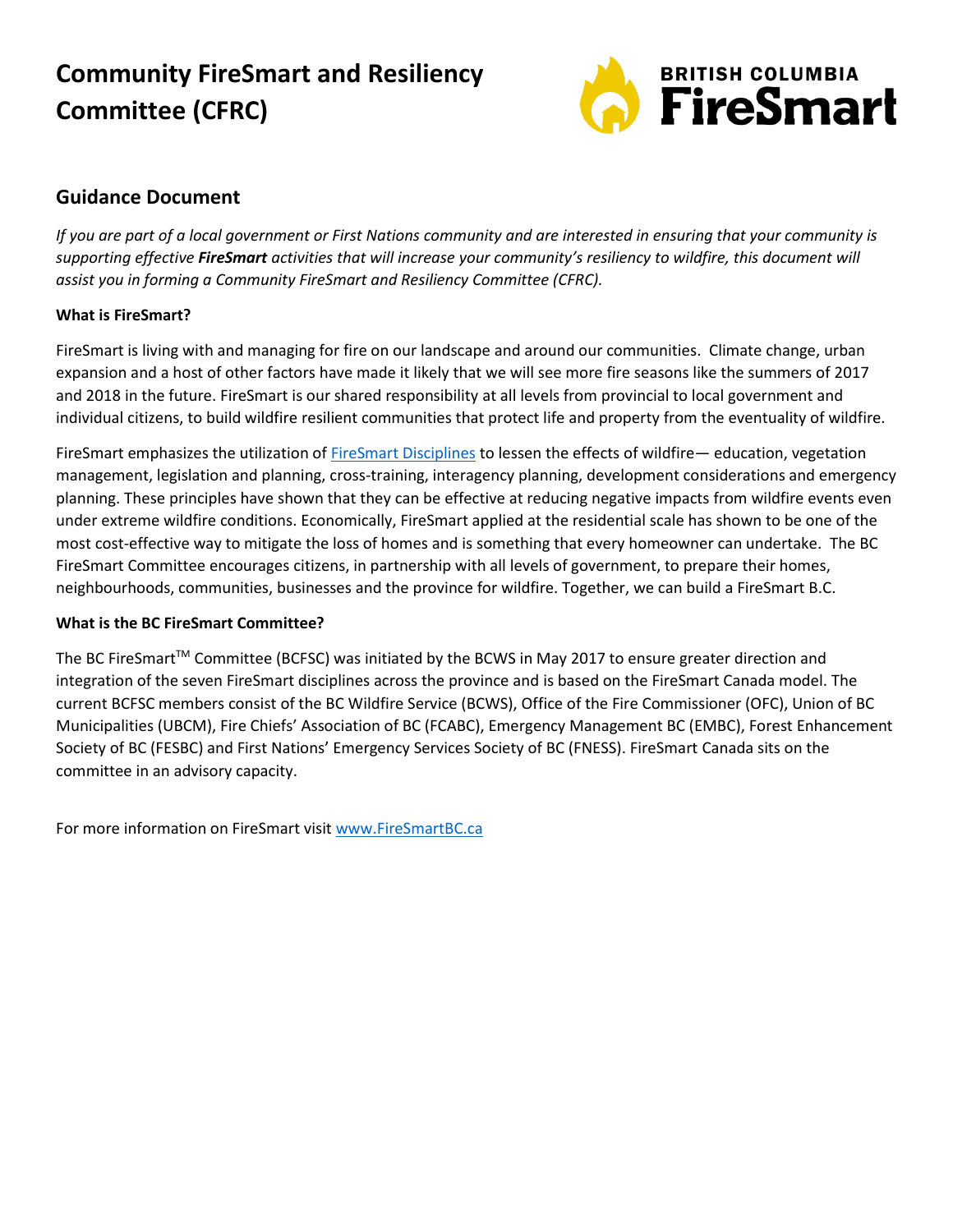#### **What is a Community Firesmart and Resiliency Committee?**

A CFRC fills a key level of collaboration and organization on a scalable level that is currently missing across B.C. It takes the collaborative efforts of multiple stakeholders working together to achieve wildfire resilient communities. This may include local fire departments, First Nation and/or local government staff and elected officials, provincial government organizations such as Emergency Management BC and BCWS, industry representatives and other community stakeholders. The **Community Firesmart and Resiliency Committee** can provide the missing link bringing partners together under a common vision connected to the seven Firesmart disciplines. The purpose of the CFRC is to strengthen collaboration between key partners including local communities and provincial agency staff (EMBC, FLNRORD) with stakeholders to coordinate, plan and share information on how to successfully implement the seven FireSmart disciplines at a regional or multi scale level.

As B.C. is such a varied province in terms of risk, level of involvement, and existing governance structures, there is no one set of criteria or format suggested. The remainder of this document will outline suggestions regarding scale, structure, relationships and activities that will help facilitate the creation and starting phases of a CFRC. This document is created for local government, First Nations, and those involved in building resilient communities by following the seven FireSmart disciplines as a holistic approach to reducing wildfire risk to communities.

#### **How can a CFRC support you and your community?**

Community planning is a very effective tool for reducing wildfire risk for lands and buildings within the administrative boundaries of a local government or First Nation communities. The [Community Resiliency Investment](https://www2.gov.bc.ca/gov/content/safety/wildfire-status/prevention/funding-for-wildfire-prevention/crip) (CRI) program funds the community funding and supports and the crown land wildfire risk reduction (CLWRR) streams. Under CRI it is possible to apply for funding to create or maintain a Community FireSmart and Resiliency Committee.

#### *[FireSmart Community Funding and Supports](https://www2.gov.bc.ca/gov/content/safety/wildfire-status/prevention/funding-for-wildfire-prevention/crip/fcfs) (FCFS)*

The Union of British Columbia Municipalities (UBCM), the First Nations' Emergency Services Society of British Columbia (FNESSBC) and the Forest Enhancement Society of B.C. (FESBC) are working with the Ministry of Forests, Lands, Natural Resource Operations and Rural Development (FLNRORD) — represented by the BC Wildfire Service (BCWS) — to administer the FireSmart Community Funding and Supports portion of the program for local government and First Nation applicants.

This category provides funding to indigenous and non-indigenous governments to participate in wildfire risk reduction and prevention activities, including public, reserve and private land. This program supports activities associated with the seven FireSmart disciplines, which can help increase a community's resiliency to wildfire impacts. Establishing or participating in a CFRC is an eligible activity for local governments under the Interagency Cooperation category.

#### *[Crown Land Wildfire Risk Reduction \(CLWRR\)](https://www2.gov.bc.ca/gov/content/safety/wildfire-status/prevention/funding-for-wildfire-prevention/crip/wrr)*

The CLWRR funding mechanism is administered through the Ministry of Forests, Lands, Natural Resource Operations and Rural Development (FLNRORD). This program is available for internal provincial government delivery of priority activities on higher risk areas and not directly accessible by local governments and First Nations. CLWRR program highlights include:

- Fuel management planning and treatment activities focusing on provincial Crown land located around communities.
- Prescribed fire (including planning and operational treatments) and the development of a comprehensive provincial prescribed fire program.
- Risk reduction activities targeting provincially identified critical infrastructure, beginning with critical response infrastructure such as government-owned radio repeaters, weather stations and airtanker bases.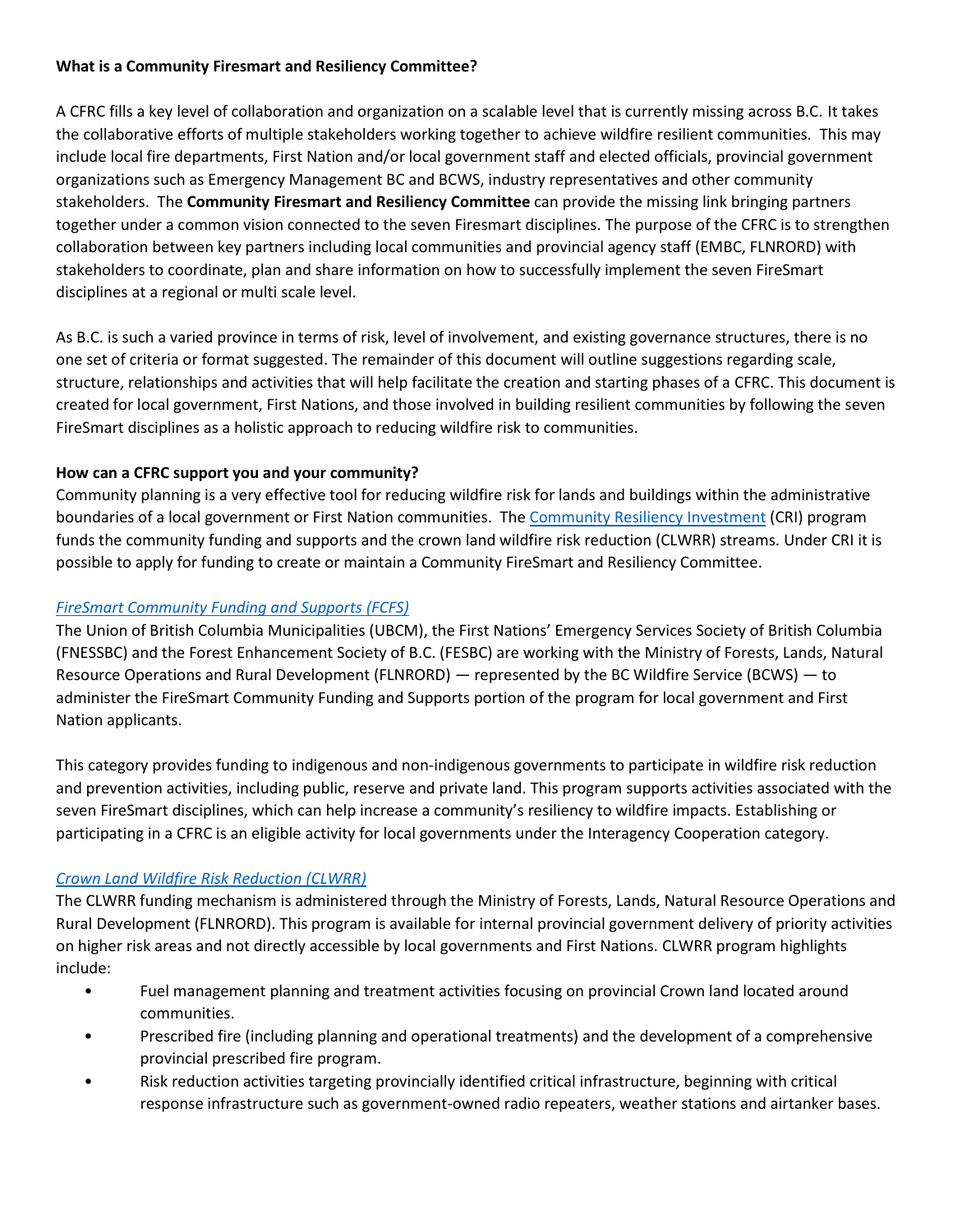Successful outcomes for the CRI program require collaboration between communities, First Nations local stakeholders BCWS and government land management agencies (e.g., natural resource districts, BC Parks) to ensure the seamless integration of community planning and provincial fuel management activities on crown lands. The CFRC is the recommended mechanism to facilitate this collaboration. Participation in, or development of a CFRC is an eligible activity in the CRI Community Funding and Supports stream.

#### **Suggested activities for CFRC Committee**

Successful CFRC committees reflect a range of local knowledge and expertise which can be accomplished by creating a multi-disciplinary, multi-agency steering committee that also includes other representatives. A CFRC is also a strong mechanism for coordinating collaboration between local FCFS funded activities and CLWRR funded activities and to collaborate on new plans and projects for the future. Defining audiences also sets the stage for how these interests can be represented during the development process.

Below is a list of suggested activities that could be part of a Community FireSmart and Resiliency Committee:

- Develop or maintain a Community Wildfire Resiliency Plan.
- Provide collaboration and coordination on Community Funding and Supports Projects and Crown Land Wildfire Risk Reduction project initiatives that reduce risk to Municipal, First Nation communities and supporting critical infrastructure.
- Collaborate on a communication and public education strategy with multiple local governments.
- Develop a fuel management planning table in collaboration with FLNRORD and other agency staff.
- Develop/update, implement and monitor the success of your Community Wildfire Resiliency Plan.
- Streamline Firesmart Home Assessment and FireSmart grant programs by sharing capacity between multiple local authorities.
- Develop a network of Local FireSmart Representatives in the area and coordinate their activities within the region.
- Create an advocacy program for participation in the FireSmart Canada Neighbourhood [Recognition Program](https://www.firesmartcanada.ca/firesmart-communities/firesmart-canada-community-recognition-program/) and work towards increasing the number of recognized neighbourhoods in the region each year.
- Coordinate applications to the [Community Resiliency Investment](http://www.ubcm.ca/cri) program and other funding opportunities.
- Develop a Terms of Reference document for the CFRC based on the template provided by the BCFSC.
- Identify FireSmart activities that should be undertaken to best build wildfire resiliency in higher risk areas.
- Connect and share via social media.
- Identifying funding sources to access and support priority projects from Provincial, Federal and Regional Programs.
- Ensuring the coordination of project initiatives that span multiple jurisdictions and scales over space and time.
- Identify and recommend opportunities for continuous program improvement to BC FireSmart Committee.